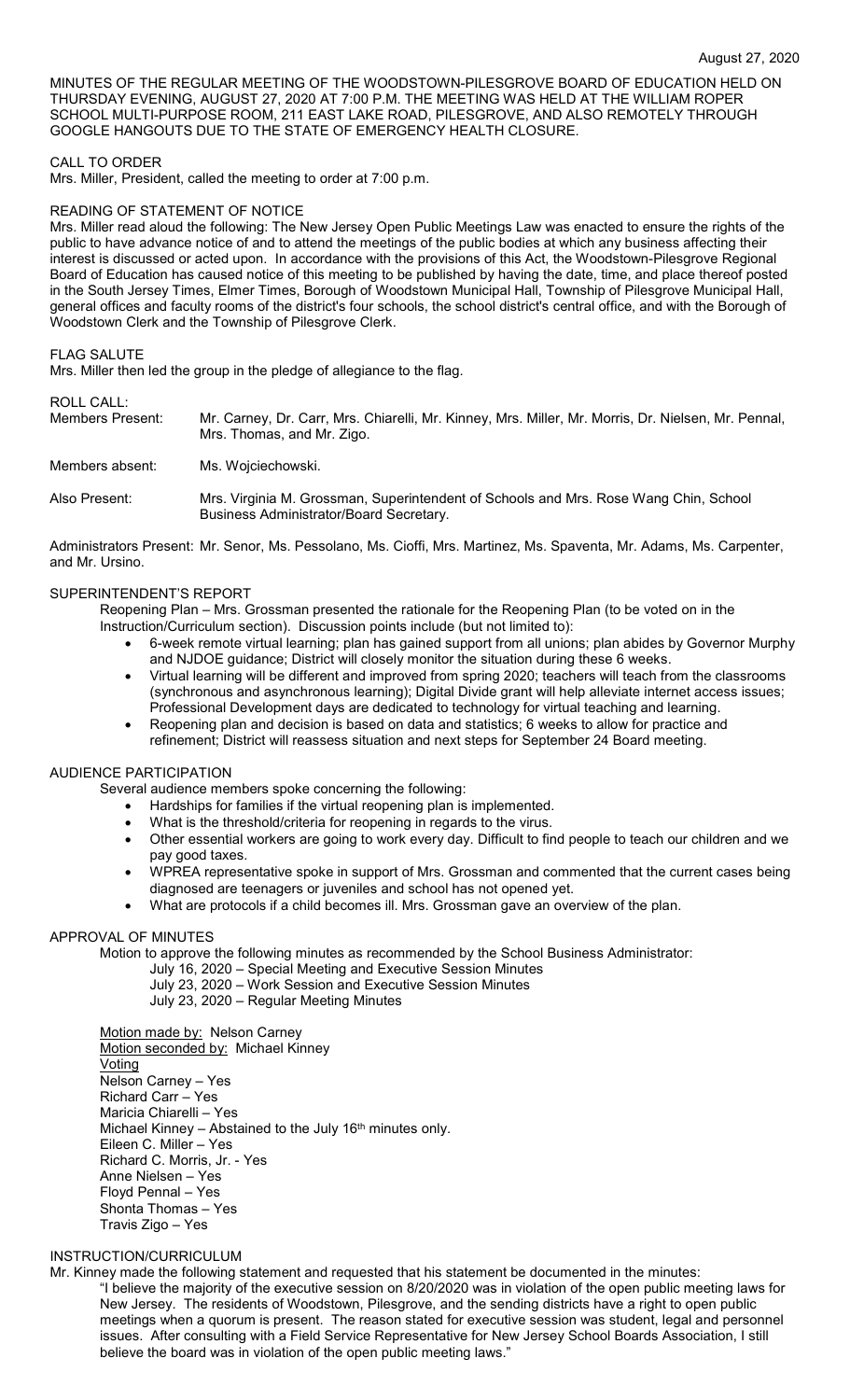Mrs. Grossman stated that she was not provided with a Rice notice and therefore cannot discuss her personal performance in open session.

A lengthy discussion took place on the return to school. Board members expressed support/concern regarding the all virtual start.

Motion to approve the following as recommended by the Superintendent: Approval of the updated 2020-2021 Reopening Plan.

Motion made by: Nelson Carney Motion seconded by: Michael Kinney Voting Nelson Carney – Yes Richard Carr – Yes Maricia Chiarelli – No Michael Kinney – No Eileen C. Miller – Yes Richard C. Morris, Jr. - Yes Anne Nielsen – Yes Floyd Pennal – Yes Shonta Thomas – Yes Travis Zigo – Yes

Motion to approve the following as recommended by the Superintendent: 2020-2021 Handbooks as follows: High School Faculty Handbook Advisors Handbook

> 2020-2021 District Plans as follows: Mentoring Plan Professional Development Plan

Approval of the revised 2020-2021 School Calendar.

Motion made by: Nelson Carney Motion seconded by: Michael Kinney **Voting** Nelson Carney – Yes Richard Carr – Yes Maricia Chiarelli – Yes Michael Kinney – Yes Eileen C. Miller – Yes Richard C. Morris, Jr. - Yes Anne Nielsen – Yes Floyd Pennal – Yes Shonta Thomas – Yes Travis Zigo – Yes

Mrs. Chiarelli left the meeting at 7:51 p.m.

Motion to approve the following as recommended by the Superintendent (voting not applicable to sending district representatives):

Updated 7th and 8th grade Social Studies Curriculum.

2020-2021 Handbooks as follows: Middle School Faculty Handbook William Roper Parent Handbook Williams Roper Faculty Handbook

Motion made by: Nelson Carney Motion seconded by: Michael Kinney Voting Nelson Carney – Yes Richard Carr – Yes Eileen C. Miller – Yes Anne Nielsen – Yes Floyd Pennal – Yes Shonta Thomas – Yes Travis Zigo – Yes

ADMINISTRATION/PERSONNEL

Motion to approve the following as recommended by the Superintendent: New staff for the 2020-2021 school year as follows:

Lisa Quirk as a Spanish Teacher effective 9/1/2020 at MA, Step 11 - \$63,637.00

Ratification of the WPRSSA agreement from 7/1/2020 through 6/30/2024.

Reappointment of the following staff for the 2020-2021 school year: Buildings and Grounds (see page \_\_\_)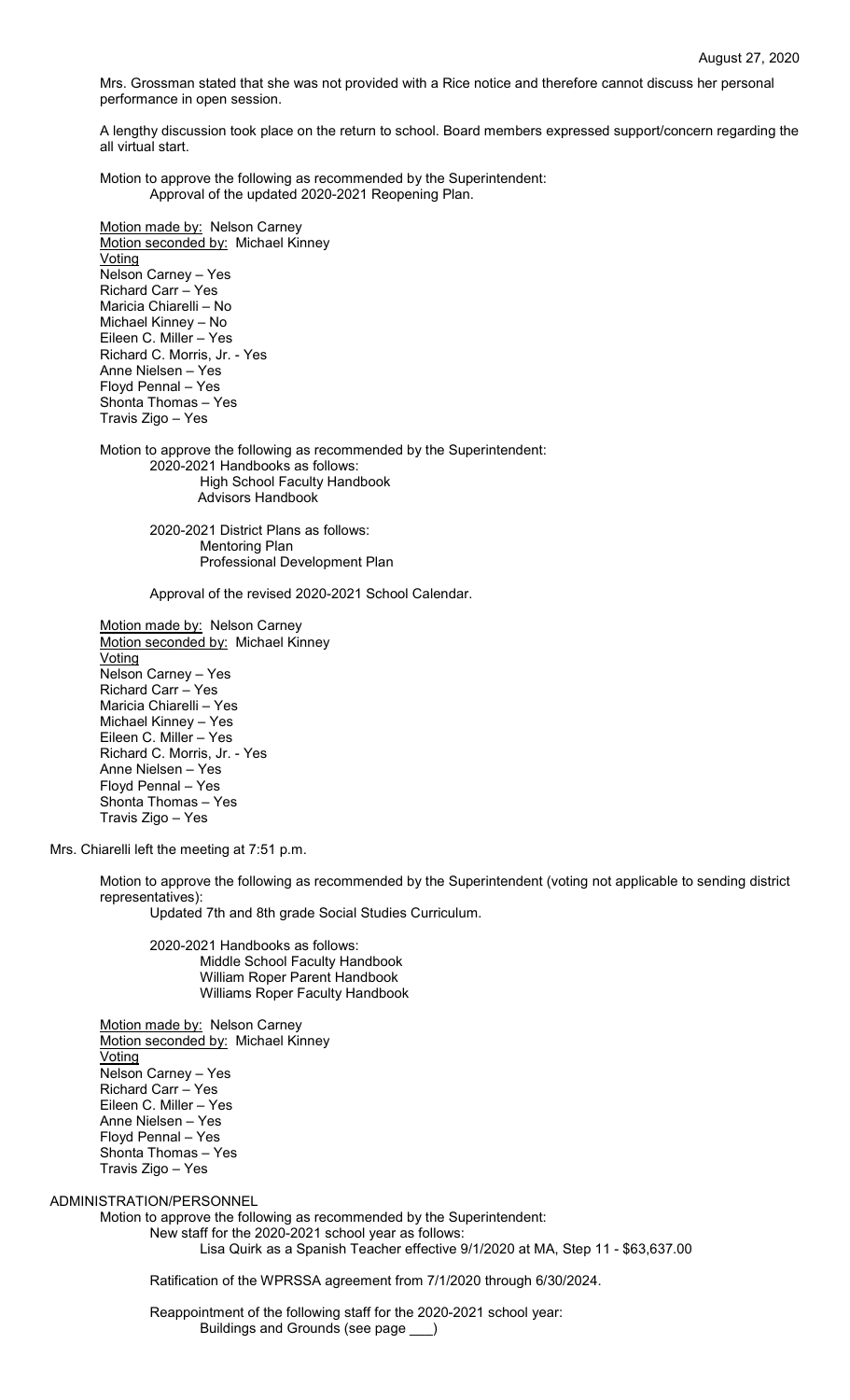Staff to move on the salary guide effective 9/1/2020 as follows: Shirley Serwan from BA, Step 16 to BA +30, Step 16 - \$85,066.00 James Bracciante from BA+30, Step 4 to MA, Step 4 - \$57,045.00

Adjustment for Joan Hobbs work days from 4 days per week to 2 days per week for the 2020-2021 school year.

Substitutes for the 2020-2021 school year as follows: August 2020-2021 Substitute List. (see page \_\_\_)

> Jennifer Ferrese as a Long Term Substitute from 9/1/2020 through 12/23/2020 in for Jennifer McBride.

Extra Duty for the 2020-2021 school year as follows: August High School extra duty list. (see page August Athletic extra duty list. (see page \_\_\_) August CST extra duty list. (see page

Volunteers for the 2020-2021 school year as follows: August Athletic tier 2 volunteer list. (see page \_\_\_)

Motion made by: Nelson Carney Motion seconded by: Michael Kinney **Voting** Nelson Carney – Yes Richard Carr – Yes Michael Kinney – Yes Eileen C. Miller – Yes Richard C. Morris, Jr. - Yes Anne Nielsen – Yes Floyd Pennal – Abstained to the ratification of the WPRSSA agreement only. Shonta Thomas – Yes Travis Zigo – Yes

Motion to approve the following as recommended by the Superintendent (voting not applicable to sending district representatives):

Accept the resignation of Melissa Hoeldtke as a teacher in the William Roper School effective 8/3/2020.

Rescind the appointment of Kyle Massey as a Long Term Substitute in the Middle School.

New staff for the 2020-2021 school year as follows: Sheena Snitcher, teacher at Mary Shoemaker at BA, Step 11 - \$60,256.00 Carly Cinotti, teacher at William Roper at MA, Step 10 - \$61,087.00

Christine Carpenter, Roper School Dean of Students, to work up to five (5) days prior to 9/1/2020 with the approval of the Superintendent. Stipend - per diem rate.

Salary adjustment for Hope Mortimer from BA, Step 1 to MA, Step 1.

Megan Heston as a Long Term Substitute Teacher for Tabitha Griffith effective 9/1/2020.

Motion made by: Nelson Carney Motion seconded by: Michael Kinney Voting Nelson Carney – Yes Richard Carr – Yes Eileen C. Miller – Yes Anne Nielsen – Yes Floyd Pennal – Yes Shonta Thomas – Yes Travis Zigo – Yes

#### OPERATIONS/FINANCE

Motion to approve the following financial reports as recommended by the School Business Administrator: (see Board Minutes Financial Back-up Binder for details).

\_\_\_\_\_\_\_\_\_\_\_\_\_\_\_\_\_\_\_\_\_\_\_\_\_\_\_\_\_ \_\_\_\_\_\_\_\_\_\_\_\_\_\_\_\_\_\_\_\_\_\_\_\_

Pursuant to N.J.A.C. 6A:23A-16.10 (c)3, I certify that as of June 30, 2020, no budgetary line item account has obligations and payments (contractual orders) which in total exceed the amount appropriated by the Woodstown-Pilesgrove Regional Board of Education pursuant to N.J.S.A. 18A:22-8.1 and N.J.S.A. 18A:22-8.2 and no budgetary line item account has been over-expended in violation of N.J.A.C. 6:23- 16.10 (a)1.

Board Secretary **Date** 

The June 30, 2020, preliminary final Report of the Treasurer of School Funds for the 2019-2020 school year is in agreement with the June 30, 2020, preliminary Report of the Board Secretary, pending audit.

Pursuant to N.J.A.C. 6A:23A-16.10(c)4, that the Woodstown-Pilesgrove Regional Board of Education certifies that as of June 30, 2020, and after review of the Secretary's Monthly Financial Report and the Treasurer's Monthly Financial Report and upon consultation with the appropriate district officials, to the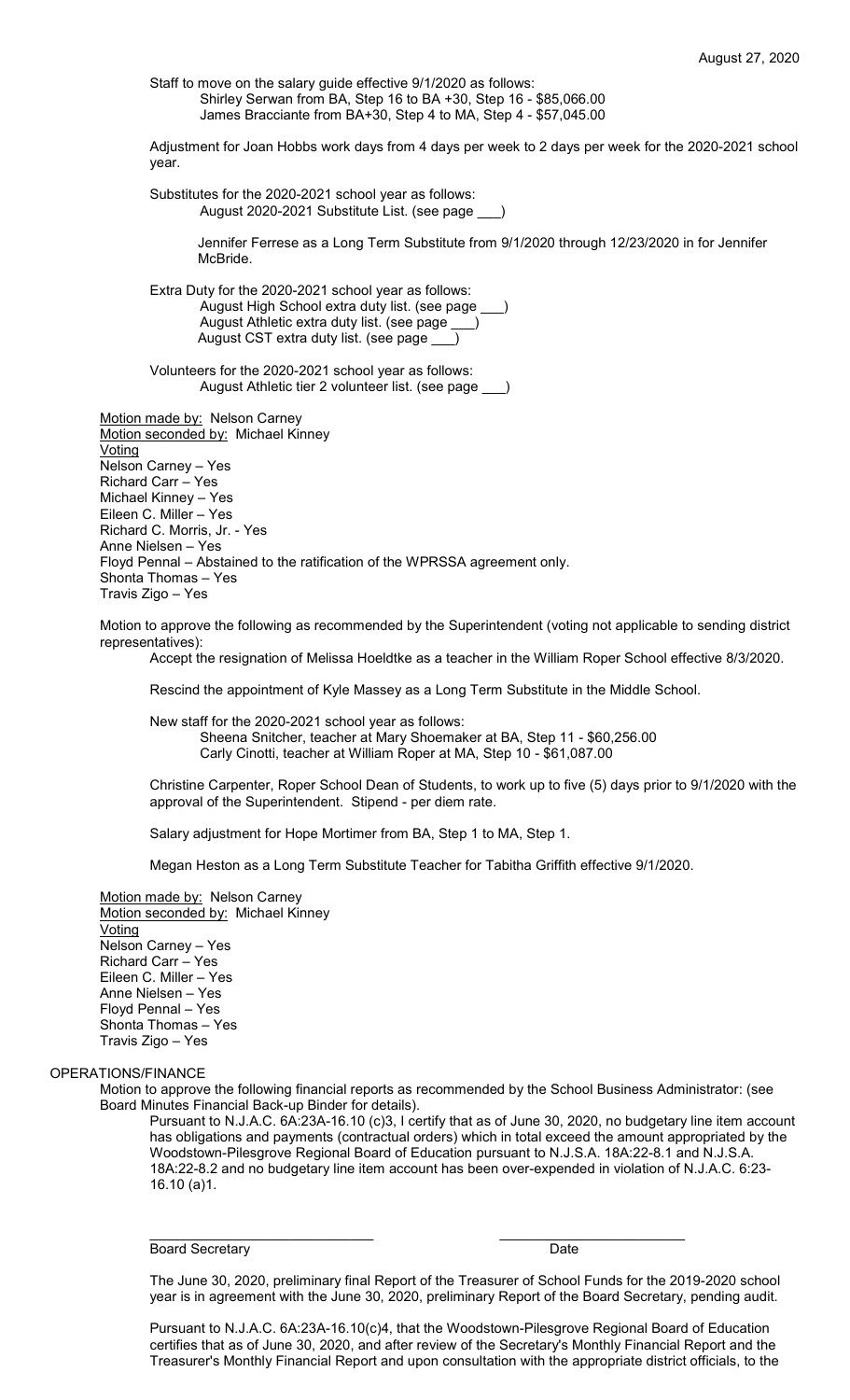best of the Board's knowledge, no major account or fund has been over-expended in violation of N.J.A.C. 6A:23A-16.10(a)1 and that sufficient funds are available to meet the district's financial obligations for the remainder of the fiscal year.

EFT's for July 2020, additional hand check payments for July 2020, and payment list for the month of August 2020.

Transfer of funds as previously approved by the Superintendent pursuant to 18A:22-8.1 for the month of June 2020.

Additional financial reports as follows:

Student Activities and Athletics for the month of July 2020. Scholarships for the month of July 2020. Odyssey of the Mind for the month of July 2020. Woodstown Community School for the month of July 2020.

Motion made by: Michael Kinney Motion seconded by: Nelson Carney Voting Nelson Carney – Yes Richard Carr – Yes Michael Kinney – Yes

Eileen C. Miller – Yes Richard C. Morris, Jr. - Yes Anne Nielsen – Yes Floyd Pennal – Yes Shonta Thomas – Yes Travis Zigo – Yes

Motion to approve the following as recommended by the School Business Administrator: Contract with Critical Response Group for CRG mapping of Woodstown High/Middle School, Mary S. Shoemaker School, and William Roper School, at the recommendation of the Woodstown Police Department in the amount of \$7,480.40.

Accept the CARES Act Elementary and Secondary School Emergency Relief (ESSER) Fund Digital Divide Grant. The Digital Divide Grant submission was conditionally approved by the New Jersey Department of Education (NJDOE) on 8/18/2020. The final award amount (capped at \$102,813) will be determined upon final approval.

Renewal of district transportation contracts with B.R. Williams, Inc., for the 2020-2021 school year at a CPI of 1.7 for the Woodstown High and Middle School. (see page \_

Contract with Gloucester County Special Services School District for Professional Services as needed for the 2020-2021 school year.

Renewal of contracts with Gloucester County Special Services School District for the 2020-2021 school year as follows (Note: All per diem cost for renewals and new contracts are total route cost. Some of the routes contain students from other districts and therefore the cost per diem will be pro-rated accordingly by Gloucester County Special Services School District.):

1193A at \$164.78 total per diem route cost, plus a 7% administrative fee for multi students. (Note: Route is shared with Woodstown, Alloway and Upper Pittsgrove)

1193B at \$104.56 total per diem route cost, plus a 7% administrative fee for multi students. (Note: Route is shared with Woodstown, Alloway and Upper Pittsgrove)

Y1324 at \$246.99 total per diem route cost, plus a 7% administrative fee for students NJSmart #3264856132, 5704267725, 3363985909, 4945982759 and 9903965538.

Y1429 at \$126.31 total per diem route cost, plus a 7% administrative fee for student NJSmart #1083720456.

Y1498 at \$255.27 total per diem route cost, plus a 7% administrative fee for student NJSmart #8356017265.

Y1501 at \$388.49 total per diem route cost, plus a 7% administrative fee for multi students.

Y1504 at \$298.49 total per diem route cost, plus a 7% administrative fee for student NJSmart #2464380751.

Y1512 at \$147.97 (one-way) total per diem route cost, plus a 7% administrative fee for students NJSmart #6113560479, 5249667376, 7591101205 and 5281259363.

Y521 at \$469.59 total per diem route cost, plus a 7% administrative fee for students NJSmart #7181290307 and 8669004539.

Y313 at \$407.77 (one-way) total per diem route cost, plus a 7% administrative fee for students NJSmart #6113560479, 5249667376, 7591101205 and 5281259363.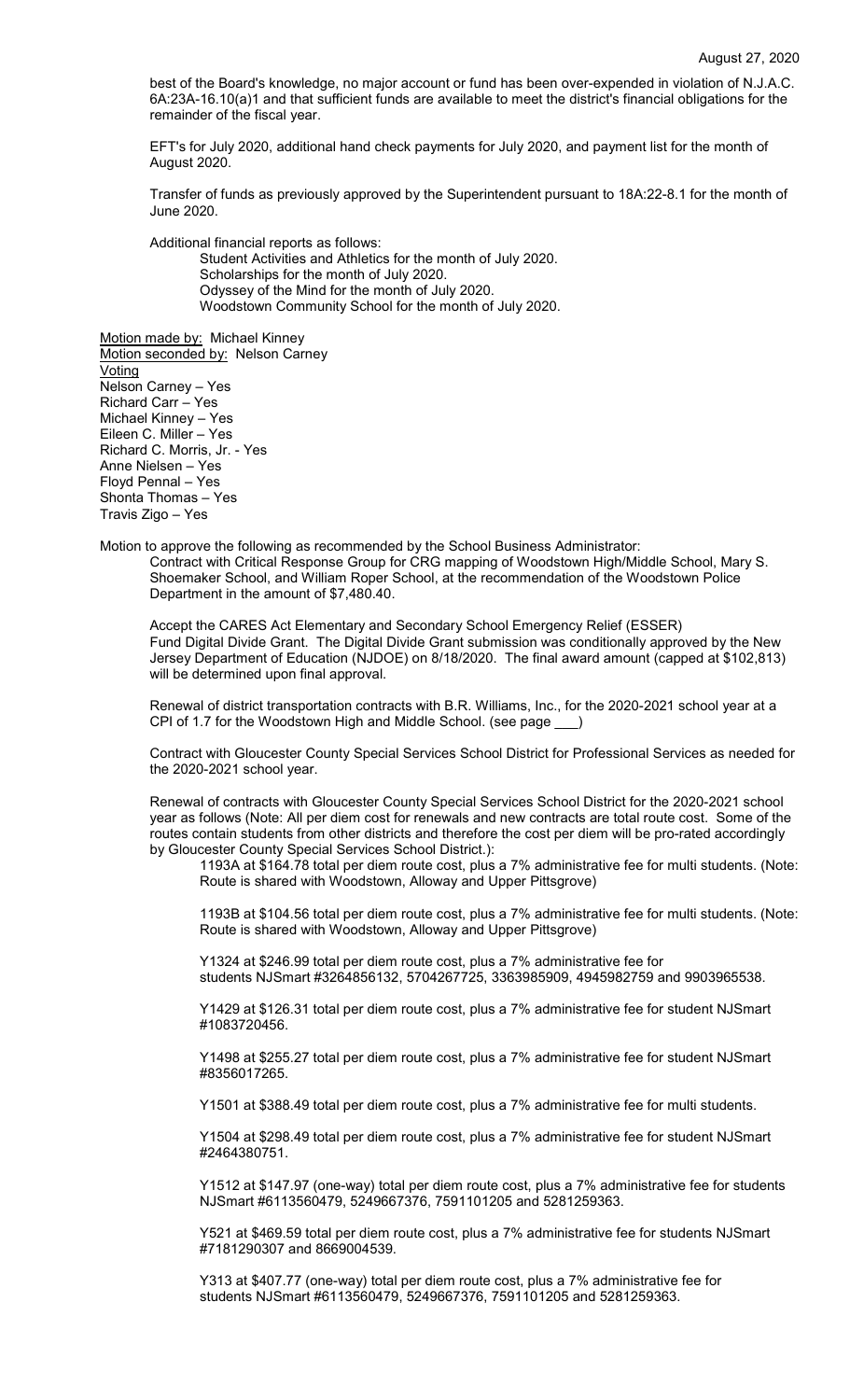Renewal of contract with Gloucester County Special Services School District for the 2020-2021 school year as follows (Note: Per diem cost is total route cost. Some routes contain students from other districts and therefore the cost per diem will be pro-rated accordingly by Gloucester County Special Services School District):

S6586 at \$248.19 total per diem route cost, plus a 7% administrative fee for students NJSmart #8061894435 and #7402363052.

New contract with Gloucester County Special Services School District for the 2020-2021 school year as follows (Note: Per diem cost is total route cost. Some routes contain students from other districts and therefore the cost per diem will be pro-rated accordingly by Gloucester County Special Services School District):

Y1558 at \$498.00 total per diem route cost, plus a 7% administrative fee for students NJSmart #8692232997, #5528401090, #5508166782, #2597878993 and #1152948660.

Accept a donation from John Guarracino of Haddonfield, NJ to the Communications Academy as follows: Samsung 32" TV- approx. value \$200 AOC 23" Monitor- approx. value \$100

Resolution to approve withdrawal of funds from the Capital Reserve account to fund roofing repair in Woodstown High School in the amount of \$43,717.00, to be used in General Fund Capital Outlay Account (Fund 12). The District has a requirement to fund the local share of the roofing repair in Woodstown High School in the amount of \$43,717.00 through a Capital Reserve withdrawal. The NJ State Department of Education requires Board action for withdrawals from the Capital Reserve account. There are available funds in the amount of \$43,717.00 for withdrawal from the Capital Reserve account. The District will not seek State funding for the above project. Be it resolved that the Long-Range Facilities Plan will be amended to incorporate the above project. Be it further resolved that the District's administration is directed to withdraw \$43,717.00 from the Capital Reserve account to make the money available for this expenditure. (see page \_\_\_)

Purchase of LinkIT! software and license agreement in the amount of \$31,165.00. This purchase qualifies for Proprietary Purchases ("Computer Software - Proprietary - Educational/Academic - Supplements Textbooks") (N.J.S.A. 18A:18A-5(a) (5)). (Note: LinkIT! is a web-based product that allows us to analyze student progress in dashboard style reports. LinkIT! provides us with local and coordinating benchmark assessments, an assessment item database, and progress monitoring to predict student success on NJSLA, identify benchmark gaps and to provide the district with trend analyses. Students will use LinkIT! via technology-based sets of benchmark student assessments in grades 3-12 in Mathematics and ELA. The requesting administrator has certified that:

There is compelling reason and value to the staff and students in our school district in the following ways: The LinkIT! database will afford students the opportunity to participate in benchmark assessments in a user-friendly format. Benchmark data will reveal learning gaps in mathematics and ELA for remediation and curriculum development.

LinkIT! will afford teachers and staff the opportunity to utilize customized benchmark and local assessments to inform and improve student achievement, increase productivity and streamline data-centric tasks.

The computer software is on-line and will be used as a supplement to textbooks and/or reference material (N.J.S.A. 18A:18A-2(r)).

The requesting administrator has obtained a proprietary letter from the vendor certifying that the computer software is proprietary (N.J.S.A. 18A:18A-5(a) (5)).)

Motion made by: Nelson Carney Motion seconded by: Michael Kinney **Voting** Nelson Carney – Yes Richard Carr – Yes Michael Kinney – Yes Eileen C. Miller – Yes Richard C. Morris, Jr. - Yes Anne Nielsen – Yes Floyd Pennal – Yes Shonta Thomas – Yes Travis Zigo – Yes

Motion to approve the following as recommended by the School Business Administrator (voting not applicable to sending district representatives):

Renewal of district transportation contracts with B.R. Williams, Inc., for the 2020-2021 school year at a CPI of 1.7 for the Mary S. Shoemaker School and William Roper School. (see page \_

Contract with YALE for the attendance of student NJSmart #6670522415 in the amount of \$47,071.80 effective September 8, 2020 for the 2020-2021 school year.

Contract with Gloucester County Special Services School District for the attendance of the following students for the 2020-2021 Extended School Year program as follows: Student NJSmart #5528401090 in the amount of \$4,410.00

Student NJSmart #5508166782 in the amount of \$4,410.00 plus a 1:1 aide in the amount of \$3,620.00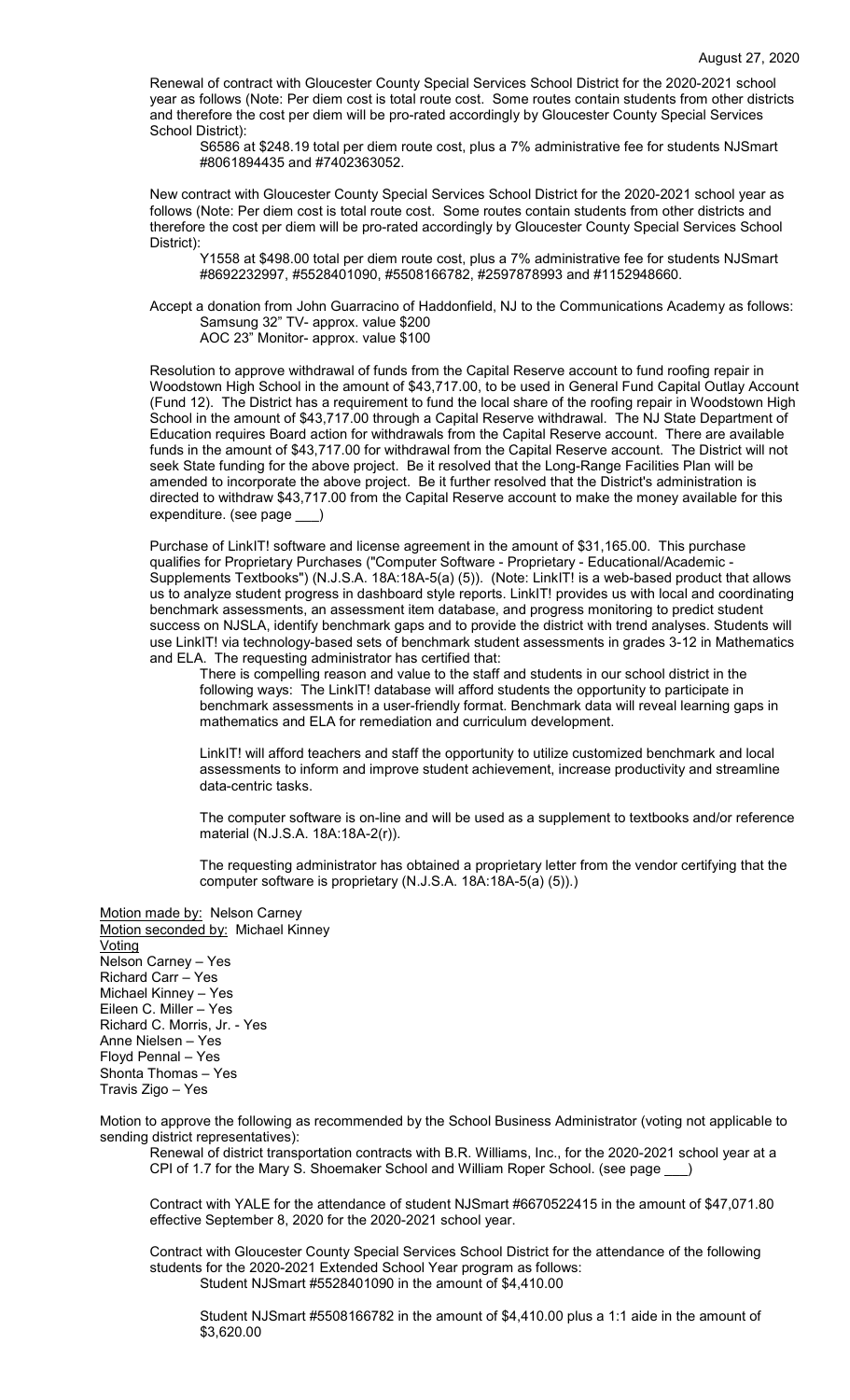#### Student NJSmart #2597878993 in the amount of \$4,410.00

#### Student NJSmart #1152948660 in the amount of \$4,410.00

Motion made by: Nelson Carney Motion seconded by: Michael Kinney Voting Nelson Carney – Yes Richard Carr – Yes Eileen C. Miller – Yes Anne Nielsen – Yes Floyd Pennal – Yes Shonta Thomas – Yes Travis Zigo – Yes

### POLICY

Motion to approve the following:

Polices and regulations for second reading and adoption:

- P1648 Restart and Recovery Plan (M) (New)
	- P1649 Federal Families First Coronavirus (COVID19) Response Act (M) (New)

Policies and regulations for a first reading:

P1648.02 - Remote Learning Options for Families (M) (New)

Motion made by: Nelson Carney Motion seconded by: Michael Kinney Voting Nelson Carney – Yes Richard Carr – Yes Michael Kinney – Yes Eileen C. Miller – Yes Richard C. Morris, Jr. - Yes Anne Nielsen – Yes Floyd Pennal – Yes Shonta Thomas – Yes Travis Zigo – Yes

#### OLD BUSINESS – None

NEW BUSINESS – None.

#### REPORTS

Rose Chin, School Business Administrator reported on the following:

Updated the Board on our game plan towards the MSS HVAC project (envisioned for Summer 2021); that District has executed the Letter of Agreement (LoA) with our Architect of Record (RYEBREAD) to initiate next steps in architect-related tasks in preparation for the project.

#### BOARD REPORTS

President -- Mrs. Miller commended on the high emotions on both sides of the reopening plan, we are all here for the kids and for the right reasons; let's move forward together. Mrs. Miller also thanked the negations team for their hard work.

#### Sending Districts

Upper Pittsgrove Township -- Mr. Michael Kinney summarized the Upper Pittsgrove reopening plan.

Alloway Township -- Mr. Richard Morris summarized the Alloway reopening plan and the district has also welcomed the new principal.

#### Liaison Reports

NJSBA Delegate Report – Mrs. Miller recommended to other Board members the online training and podcasts from NJSBA.

SACC Report – Ms. Thomas had nothing to report. Mrs. Grossman stated that the administrative team is working with SACC on childcare planning.

AG Report – Dr. Nielsen had nothing to report.

PTO Report – Mr. Zigo had nothing to report

School Foundation Report – Mrs. Chiarelli was not in attendance.

CARE Report – Mr. Pennal had nothing to report.

Marlton Recreational Field Report – Ms. Wojciechowski was not in attendance.

Pilesgrove Township Report – In Dr. Nielsen and Mr. Zigo had nothing to report.

Woodstown Borough Report – Mr. Carney reported that Watson Park structure and will dedicate to Edward Robinson (former slave, union soldier, long-time resident of Woodstown-Pilesgrove). Mrs. Grossman gave a road construction update.